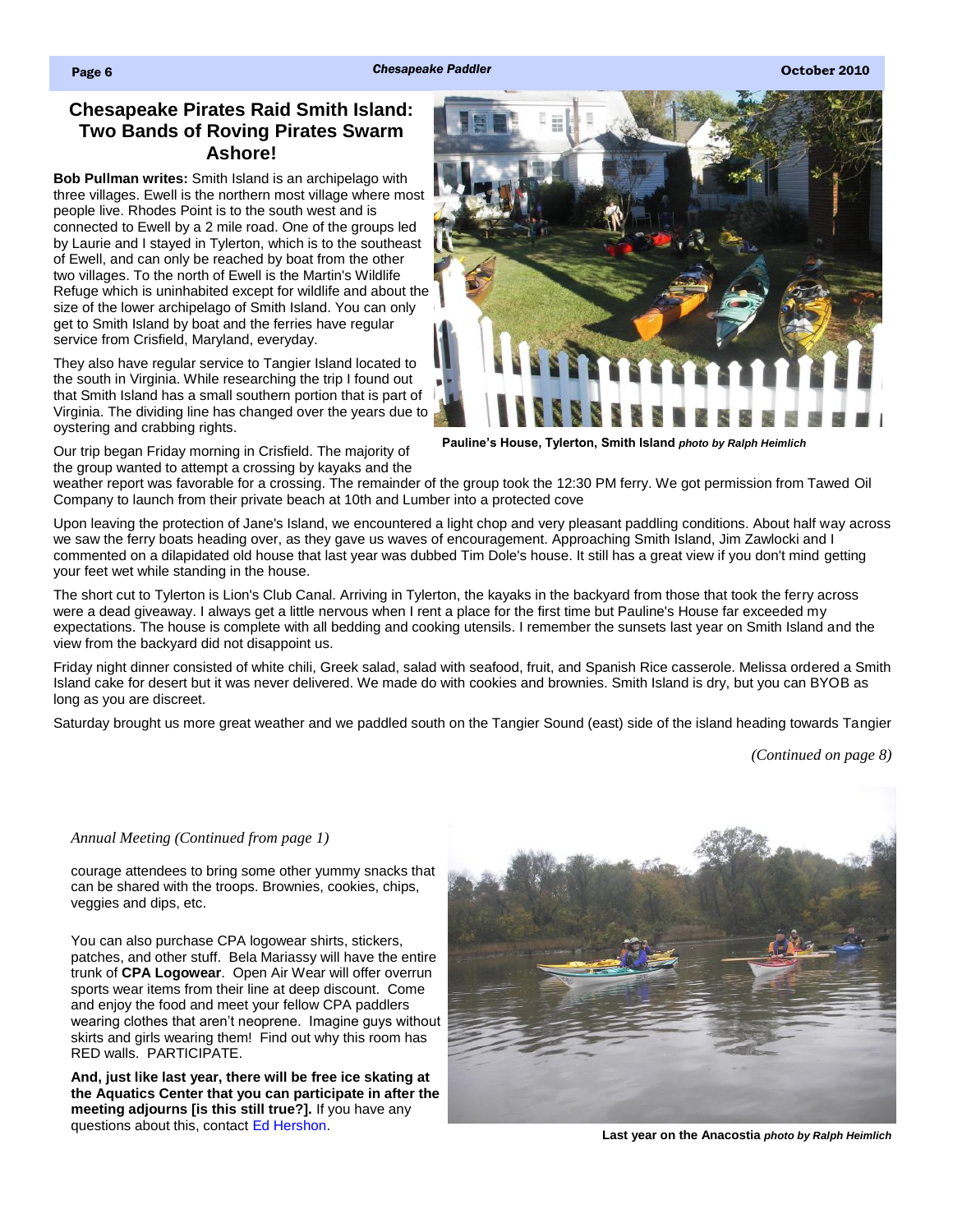### <span id="page-1-0"></span>*Smith Island (Continued from page 6)*

Island. Melissa was on the island over a month ago with a school group on the southern tip of the island known as South Point Marsh. They were banding brown pelicans in the marsh. We decided to take a look for ourselves and stopped on a little sliver of sand separating the Tangier Sound from the Chesapeake Bay. Walking along where the marsh intersected the beach was a big group of pelicans along with a variety of sea birds.

We decided to break into two groups, one going on to cross over to Tangier Island, and the other group completing the clockwise circumnavigation around Smith Island. Ralph, Gina, Laurie, and I headed up the west coast to Rhodes Point, admiring the many birds along the way. We noticed a long line of power lines over the water that ended where Shanks Island used to be. Paddling on to Rhodes Point, we took the Doctor's Gut through the marsh to Ewell. We stopped at Ruke's and



**Yellow track: Friday 17.6 Mi. Red Track: Saturday 11.8 Mi. Blue Track: Sunday 21.4 Mi** *GPS track by Rich Stevens*

had crab cake sandwiches. Ralph opted for the whole crab (soft shell). He called it a Bug Sandwich! Yum. I tried one last year and it was delicious. We encountered Rich Stevens and Steven Jahnke from the "other" Pirate band and checked out their quaint little lodgings in a converted crab shack.



Paddling through the channel between Ewell and Goat Island (yes, they do have goats living there), we made our way back to Tylerton. We noticed the Mail boat heading in that direction and we later found out they were delivering the Smith Island Cake that Melissa ordered for Friday. As we were preparing our meal, the others arrived back from Tangier Island. That night we did have cake!Smith Island is known for their multi layer cake - some make 7 layers, some 9 layers, etc. It is very rich and very filling.

Sunday was another beautiful day with a very light breeze and most of the group paddled back across the Tangier Sound while Laurie, Gina, Tim, and I stayed behind to transport the gear back on the ferry. Gina, Tim and myself paddled back up to Ewell and then over to Swan Island. This is part of the Martin's Wildlife Refuge - about 4,500 acres. We were able to see white swans (Mutes, the BAD kind) along with egrets, heron, and many others as we explored farther into the marshes. As we were enjoying our exploration of each new cove of the refuge, we knew it was time to head back to Tylerton to catch the ferry. The crossing showed calmer waters on Sunday compared to Friday. The weather can be unpredictable and can change at a

moments notice but we could not have asked for a nicer weekend. **The cottage on Ewell** *photo by Rich Stevens*

Thanks to Laurie, Ralph, Jim, Melissa, Tim, Deb, Rob, Rich Pieper, Paula, and Gina for making this a great trip.

**Rich Stevens writes:** Thanks to Marla for organizing the northern contingent who stayed at Ewell, which consisted of Marla Aron, Stephen Jahnke, Sue Stevens, and myself. The weather was spectacular: Sunny, warm, and just a slight breeze. The Smith and Tangier area is notorious for windy conditions, and with a strong north or south wind, the crossing to these islands is generally too rough for kayaks except for the very skilled or foolhardy. It's not all that uncommon for the ferries to cancel crossings due to the weather. Island crabcakes are everything that they are made out to be, and unequalled by all but a handful of mainland based restaurants. A GPS and a good chart are recommended for a first visit as a lot of the many passages through the salt marshes look alike.

Rich Steven's pics: [http://picasaweb.google.com/CommodoreRi ... sland2010#](http://picasaweb.google.com/CommodoreRich/SmithIsland2010)

Melissa's pics: [http://www2.snapfish.com/comcast/thumbn ... E=comcast/](http://www2.snapfish.com/comcast/thumbnailshare/AlbumID=5016102009/a=34339264_34339264/otsc=SHR/otsi=SALBlink/COBRAND_NAME=comcast/)

Gina Cicotello's pics: [http://pasadenagina.smugmug.com/Kayaking/Smith-Island-2010/14150559\\_u9Wcx#1043892397\\_WGQMo](http://pasadenagina.smugmug.com/Kayaking/Smith-Island-2010/14150559_u9Wcx%231043892397_WGQMo) Tim Doyles' pics:<http://picasaweb.google.com/NeckyTim/SmithIsland2010?feat=directlink>

Jim Zawlocki's pics:

[http://picasaweb.google.com/lh/sredir?uname=Jimzzz1&target=ALBUM&id=5527000850331272737&authkey=Gv1sRgCO-elODTyr](http://picasaweb.google.com/lh/sredir?uname=Jimzzz1&target=ALBUM&id=5527000850331272737&authkey=Gv1sRgCO-elODTyr-hPg&feat=email)[hPg&feat=email](http://picasaweb.google.com/lh/sredir?uname=Jimzzz1&target=ALBUM&id=5527000850331272737&authkey=Gv1sRgCO-elODTyr-hPg&feat=email)

Pauline's house on Tylerton: <http://www.smithislandhouserentals.com/>

The cottage on Ewell: <http://smithislandinnpetitemaerin.com/default.aspx>